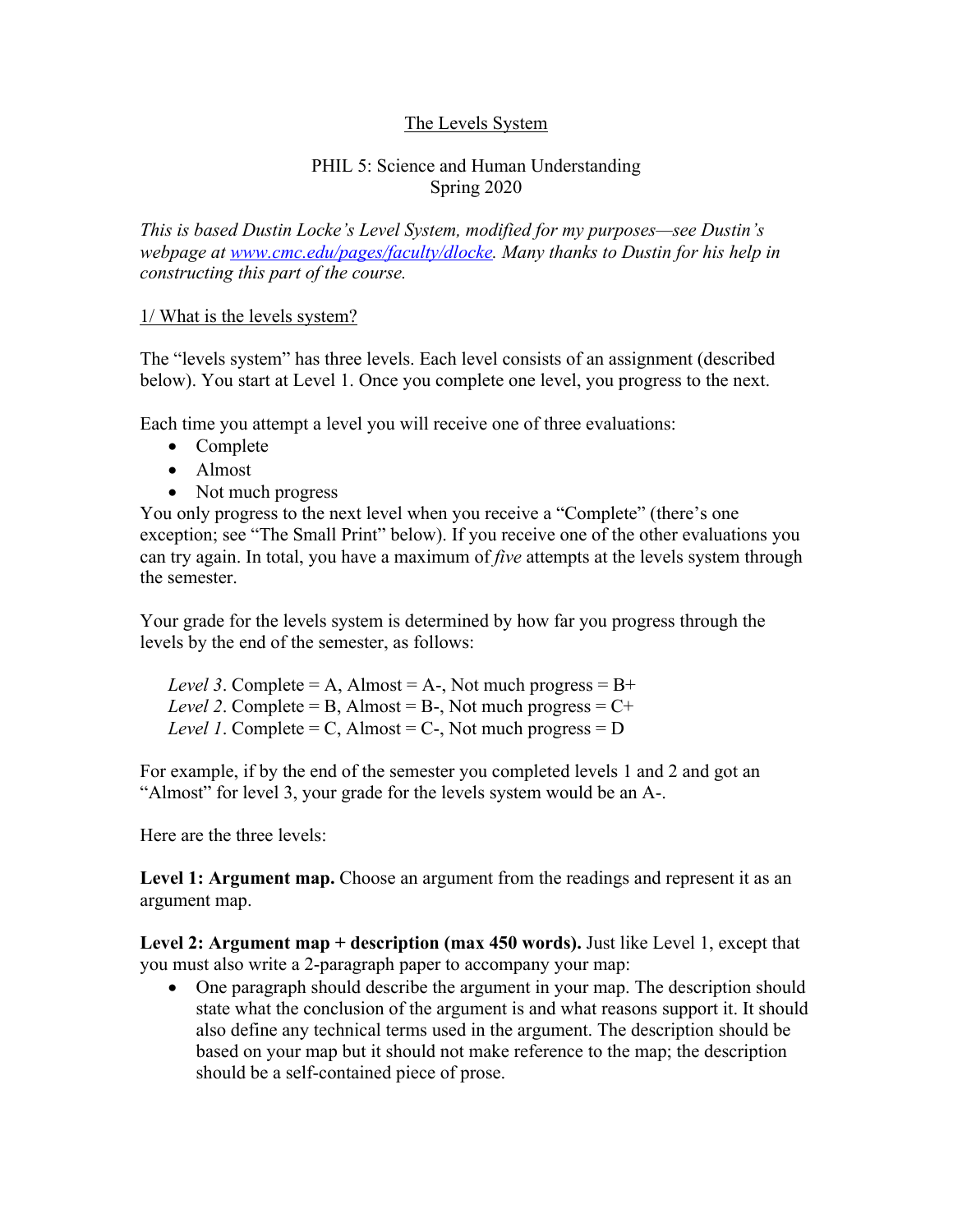• The other paragraph should be the introduction. It should introduce the argument and explain how it fits into the broader issues we are discussing. For example, if the argument purports to be an objection to Prof Jones' thesis, explain what Jones' thesis is and why the argument, if successful, would be an objection to it. Or if the argument purports to solve a philosophical problem, state what the problem is and why the argument, if successful, would solve it.

**Level 3: Argument map + description + contribution (max 700 words).** Just like Level 2, except that your paper must contain a third paragraph that engages with the argument. This might involve adding further support to the argument. Or it might involve arguing that one of the premises is false. Or it might involve arguing that the premises do not support the conclusion. Your contribution here should be your own, not drawn from the readings. You should represent your contribution on your argument map.

Each attempt at the levels system must be based on a different argument. So, if you attempt a level and do not complete it, your next attempt at that level cannot be a re-write of the previous attempt.

# 2/ Schedule

You have a maximum of five attempts at the levels system. You can submit an assignment on any *Wednesday* of the semester, but your assignment must be based on material covered during the previous week. For example, if you want to submit an assignment based on material from the week ending Jan  $31<sup>st</sup>$ , you must submit it by Wednesday Feb 5<sup>th</sup>.

Each week on Friday I will distribute a prompt based on that week's material. You can use those prompts as a basis for a levels system assignment, though there is no requirement that you do so. If you use one of the prompts, then as stated above you must submit your assignment *by Wednesday of the following week*. After that, I will upload an answer map for the prompt.

# 3/ The Small Print

- If you attempt Level 1 two times without completing it, you can move onto Level 2 on your next attempt. This is the only circumstance in which you can advance a level without completing the one before it.
- Your final grade is calculated on the basis of your *best* attempt, which may not be your last. For example, suppose you had two attempts at level 3: your first attempt got an "Almost", and your second got a "Not Much Progress". Then your final grade would be based on your "Almost", i.e. an A-.
- Given the flexibility of the levels system, *no late work is accepted*. If you can't submit an assignment one week, just submit another assignment the next week (or the one after…).

# 4/ Why use the levels system?